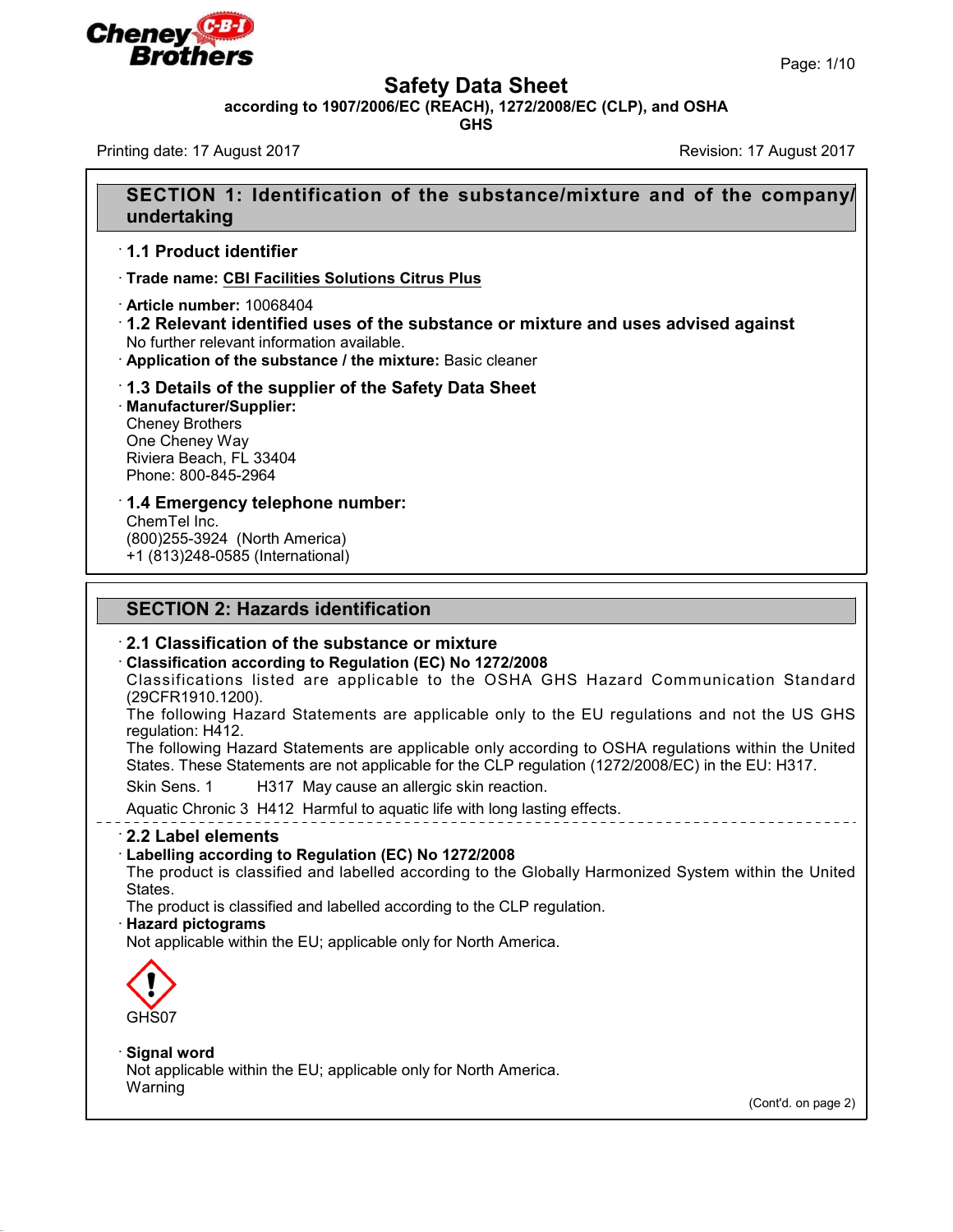

Page: 2/10

## **Safety Data Sheet**

**according to 1907/2006/EC (REACH), 1272/2008/EC (CLP), and OSHA**

**GHS**

Printing date: 17 August 2017 Revision: 17 August 2017

### **Trade name: CBI Facilities Solutions Citrus Plus**

(Cont'd. from page 1) · **Hazard statements** The following Hazard Statements are applicable only to the EU regulations and not the US GHS regulation: H412. The following Hazard Statements are applicable only according to OSHA regulations within the United States. These Statements are not applicable for the CLP regulation (1272/2008/EC) in the EU: H317. H317 May cause an allergic skin reaction. H412 Harmful to aquatic life with long lasting effects. · **Precautionary statements** The following Precautionary Statements are applicable only to the EU CLP regulations and not the OSHA GHS regulations: P273. P261 Avoid breathing mist/vapours/spray.<br>P272 Contaminated work clothing should P272 Contaminated work clothing should not be allowed out of the workplace.<br>P273 Avoid release to the environment. P273 Avoid release to the environment.<br>P280 Wear protective gloves/protective Wear protective gloves/protective clothing/eye protection. P302+P352 IF ON SKIN: Wash with plenty of soap and water. P333+P313 If skin irritation or rash occurs: Get medical advice/attention. P363 Wash contaminated clothing before reuse.<br>P501 Dispose of contents/container in accor Dispose of contents/container in accordance with local/regional/national/international regulations. · **Additional information:** Contains (R)-p-mentha-1,8-diene. May produce an allergic reaction. · **NFPA ratings (scale 0 - 4)** Health  $= 1$  $\sum_{n=1}^{\infty}$  Fire = 0  $\frac{1}{\sqrt{0}}$  Reactivity = 0 · **HMIS-ratings (scale 0 - 4)** REACTIVITY <sup>0</sup> Health <sup>=</sup> \*1 Reactivity = 0 **HEALTH** <sup>\*1</sup> Hea FIRE 0 Fire = 0 . \_ \_ \_ \_ \_ \_ \_ \_ \_ \_ \_ \_ \_ \_ \_ \_ \_ · **2.3 Other hazards** There are no other hazards not otherwise classified that have been identified. · **Results of PBT and vPvB assessment** · **PBT:** Not applicable.

· **vPvB:** Not applicable.

# **SECTION 3: Composition/information on ingredients**

## · **3.2 Mixtures**

45.2.2

| Components:                    |                                 |     |
|--------------------------------|---------------------------------|-----|
| CAS: 68439-46-3                | l alcohols. C9-11. ethoxylated. | <3% |
| EC number: 614-482-0           | $\Diamond$ Eye Irrit. 2, H319   |     |
| Reg.nr.: 01-2119980051-45-XXXX |                                 |     |
| (Cont'd. on page 3)            |                                 |     |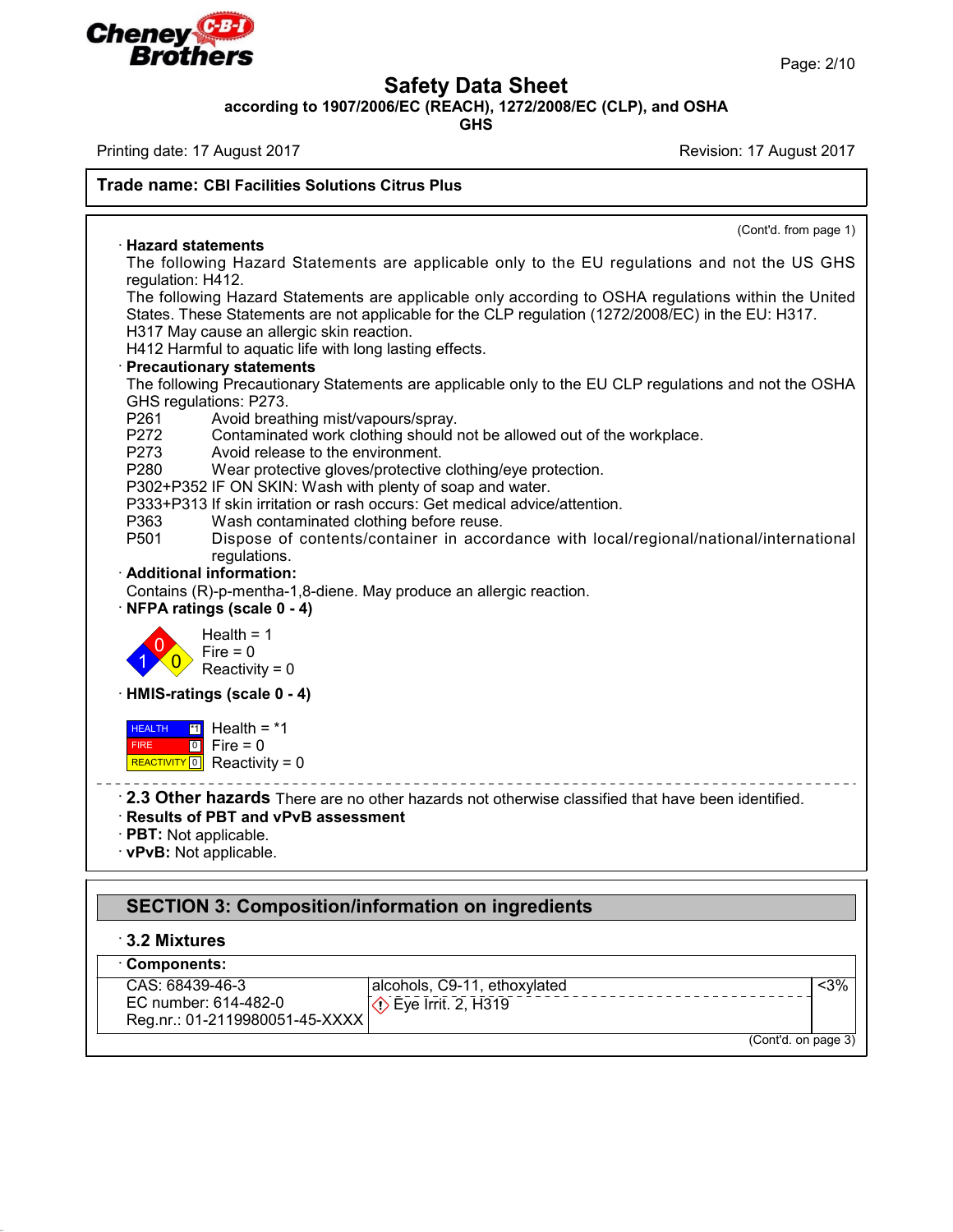

Page: 3/10

# **Safety Data Sheet**

**according to 1907/2006/EC (REACH), 1272/2008/EC (CLP), and OSHA**

**GHS**

Printing date: 17 August 2017 Revision: 17 August 2017

### **Trade name: CBI Facilities Solutions Citrus Plus**

|                            |                                                                                   | (Cont'd. from page 2) |
|----------------------------|-----------------------------------------------------------------------------------|-----------------------|
| CAS: 5989-27-5             | $(R)$ -p-mentha-1,8-diene                                                         | $< 1\%$               |
| EINECS: 227-813-5          | <b>♦ Flam. Lig. 3, H226</b>                                                       |                       |
| Index number: 601-029-00-7 | Aquatic Acute 1, H400; Aquatic Chronic 1, H410                                    |                       |
|                            | Reg.nr.: 01-2119529223-47-XXXX \\ 3 Skin Irrit. 2, H315; Skin Sens. 1, H317       |                       |
| CAS: 1643-20-5             | dodecyldimethylamine oxide                                                        | $< 1\%$               |
| EINECS: 216-700-6          | Eye Dam. 1, H318                                                                  |                       |
|                            | Reg.nr.: 01-2120068065-58-XXXX   & Aquatic Acute 1, H400; Aquatic Chronic 2, H411 |                       |
|                            | Acute Tox. 4, H302; Skin Irrit. 2, H315                                           |                       |

### · **Additional information:**

For the wording of the listed Hazard Statements refer to section 16.

For the listed ingredient(s), the identity and/or exact percentages are being withheld as a trade secret.

## **SECTION 4: First aid measures**

### · **4.1 Description of first aid measures**

· **After inhalation:** Supply fresh air; consult doctor in case of complaints.

#### · **After skin contact:**

Immediately wash with water and soap and rinse thoroughly.

If skin irritation or rash occurs: Get medical advice/attention.

### · **After eye contact:**

Remove contact lenses if worn, if possible.

Rinse opened eye for several minutes under running water. If symptoms persist, consult a doctor.

#### · **After swallowing:**

Rinse out mouth and then drink plenty of water.

Do not induce vomiting; call for medical help immediately.

### · **4.2 Most important symptoms and effects, both acute and delayed**

Slight irritant effect on eyes.

Slight irritant effect on skin and mucous membranes.

Gastric or intestinal disorders.

May cause gastro-intestinal irritation if ingested.

Nausea in case of ingestion.

Allergic reactions

45.2.2

## · **4.3 Indication of any immediate medical attention and special treatment needed**

Treat skin and mucous membrane with antihistamine and corticoid preparations.

# **SECTION 5: Firefighting measures**

### · **5.1 Extinguishing media**

### · **Suitable extinguishing agents:**

The product is not flammable.

Use fire extinguishing methods suitable to surrounding conditions.

· **For safety reasons unsuitable extinguishing agents:** None.

## · **5.2 Special hazards arising from the substance ormixture**

Formation of toxic gases is possible during heating or in case of fire.

(Cont'd. on page 4)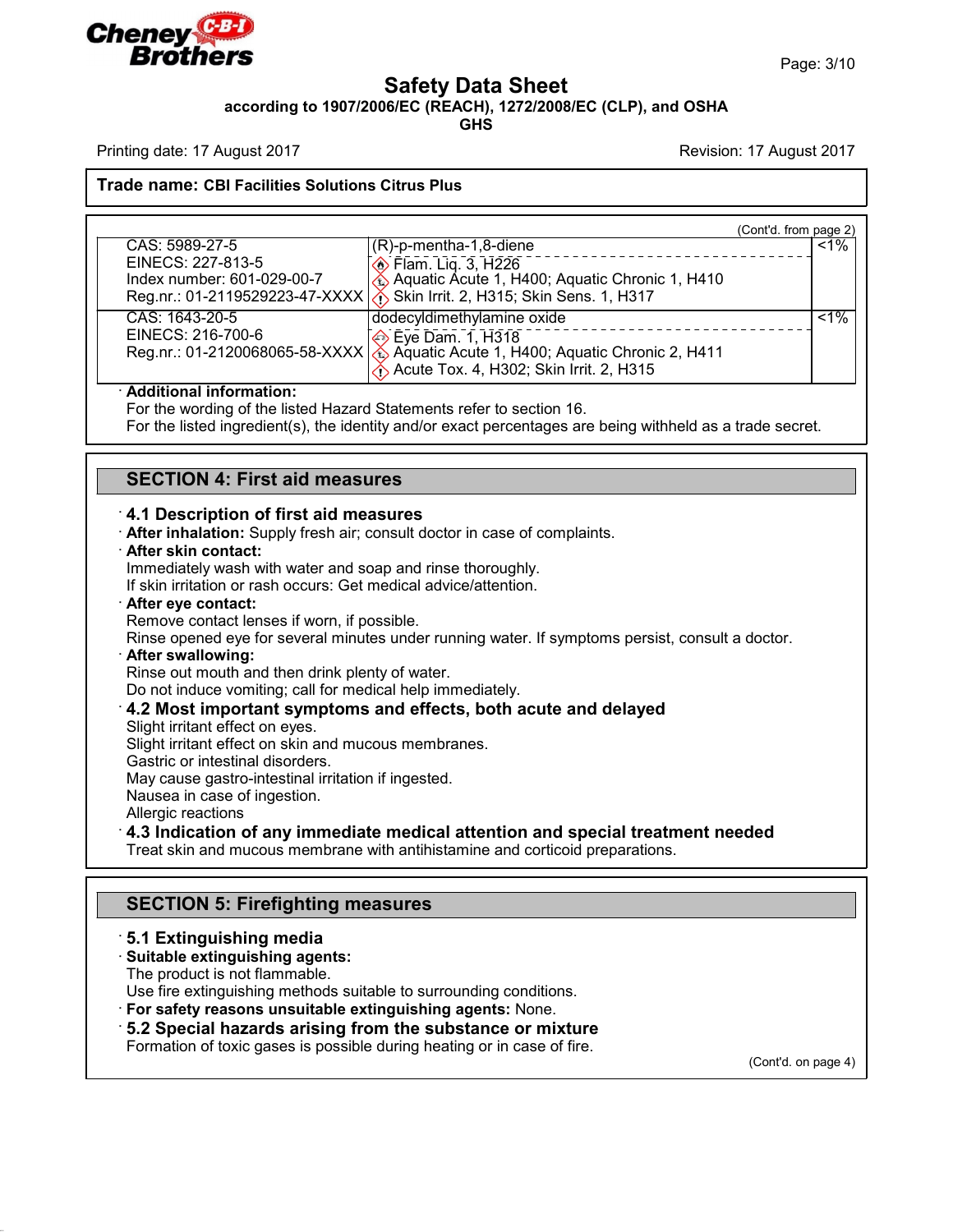

## **Safety Data Sheet**

**according to 1907/2006/EC (REACH), 1272/2008/EC (CLP), and OSHA**

**GHS**

Printing date: 17 August 2017 Revision: 17 August 2017

(Cont'd. from page 3)

**Trade name: CBI Facilities Solutions Citrus Plus**

### · **5.3 Advice for firefighters**

· **Protective equipment:**

Wear self-contained respiratory protective device. Wear fully protective suit.

## **SECTION 6: Accidental release measures**

## · **6.1 Personal precautions, protective equipment and emergency procedures**

Use respiratory protective device against the effects of fumes/dust/aerosol.

Use personal protective equipment as required.

Particular danger of slipping on leaked/spilled product.

Ensure adequate ventilation

### · **6.2 Environmental precautions**

Do not allow undiluted product or large quantities of it to reach ground water, water course or sewage system.

Inform respective authorities in case of seepage into water course or sewage system.

### · **6.3 Methods and material for containment and cleaning up**

Absorb with liquid-binding material (sand, diatomite, acid binders, universal binders, sawdust). Send for recovery or disposal in suitable receptacles.

· **6.4 Reference to other sections**

See Section 7 for information on safe handling.

See Section 8 for information on personal protection equipment.

See Section 13 for disposal information.

## **SECTION 7: Handling and storage**

## · **7.1 Precautions for safe handling**

Prevent formation of aerosols.

45.2.2

Use only in well ventilated areas.

Avoid contact with the eyes and skin.

· **Information about fire - and explosion protection:** No special measures required.

#### · **7.2 Conditions for safe storage, including any incompatibilities** · **Storage:**

· **Requirements to be met by storerooms and receptacles:**

Store in cool, dry conditions in well sealed receptacles.

· **Information about storage in one common storage facility:** Store away from foodstuffs.

· **7.3 Specific end use(s)** No further relevant information available.

(Cont'd. on page 5)

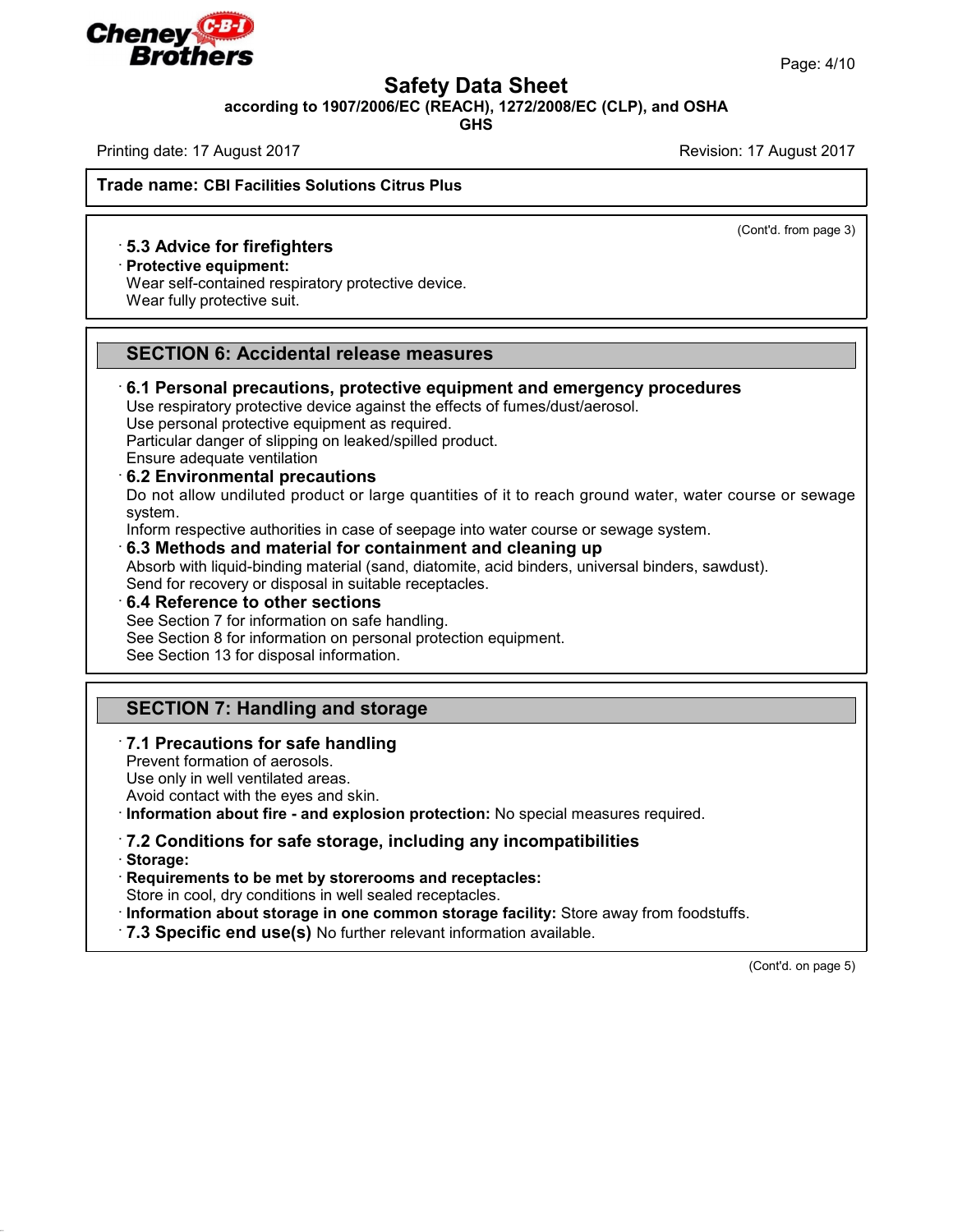

Page: 5/10

# **Safety Data Sheet**

**according to 1907/2006/EC (REACH), 1272/2008/EC (CLP), and OSHA**

**GHS**

Printing date: 17 August 2017 **Printing date: 17 August 2017** 

**Trade name: CBI Facilities Solutions Citrus Plus**

(Cont'd. from page 4)

| <b>SECTION 8: Exposure controls/personal protection</b>                                                                   |  |  |  |                                                                                     |
|---------------------------------------------------------------------------------------------------------------------------|--|--|--|-------------------------------------------------------------------------------------|
| 8.1 Control parameters                                                                                                    |  |  |  |                                                                                     |
| · Ingredients with limit values that require monitoring at the workplace:<br>5989-27-5 (R)-p-mentha-1,8-diene             |  |  |  |                                                                                     |
|                                                                                                                           |  |  |  | AGW (Germany) Long-term value: 28 mg/m <sup>3</sup> , 5 ppm<br>4(II); DFG, H, Sh, Y |
| · <b>DNELs:</b> No further relevant information available.<br>· PNECs: No further relevant information available.         |  |  |  |                                                                                     |
| $\cdot$ 8.2 Exposure controls<br>· Personal protective equipment:                                                         |  |  |  |                                                                                     |
| · General protective and hygienic measures:                                                                               |  |  |  |                                                                                     |
| The usual precautionary measures are to be adhered to when handling chemicals.                                            |  |  |  |                                                                                     |
| Keep away from foodstuffs, beverages and feed.<br>Immediately remove all soiled and contaminated clothing.                |  |  |  |                                                                                     |
| Wash hands before breaks and at the end of work.                                                                          |  |  |  |                                                                                     |
| Avoid contact with the eyes and skin.                                                                                     |  |  |  |                                                                                     |
| <b>Respiratory protection:</b>                                                                                            |  |  |  |                                                                                     |
| Not required under normal conditions of use.<br>For spills, respiratory protection may be advisable.                      |  |  |  |                                                                                     |
| <b>Protection of hands:</b>                                                                                               |  |  |  |                                                                                     |
| Protective gloves                                                                                                         |  |  |  |                                                                                     |
| Wear protective gloves to handle contents of damaged or leaking units.                                                    |  |  |  |                                                                                     |
| Gloves are advised for repeated or prolonged contact.                                                                     |  |  |  |                                                                                     |
| The glove material has to be impermeable and resistant to the product/ the substance/ the preparation.<br>Eye protection: |  |  |  |                                                                                     |
| Safety glasses                                                                                                            |  |  |  |                                                                                     |
| <b>Body protection: Protective work clothing</b>                                                                          |  |  |  |                                                                                     |
| · Limitation and supervision of exposure into the environment:                                                            |  |  |  |                                                                                     |
| No further relevant information available.<br>Risk management measures: See Section 7 for additional information.         |  |  |  |                                                                                     |
|                                                                                                                           |  |  |  |                                                                                     |
| <b>SECTION 9: Physical and chemical properties</b>                                                                        |  |  |  |                                                                                     |
|                                                                                                                           |  |  |  |                                                                                     |
| 9.1 Information on basic physical and chemical properties                                                                 |  |  |  |                                                                                     |

· **Appearance**

45.2.2

**Form:** Liquid<br> **Colour:** Colour: Colour: Crange **Colour:** Orange

(Cont'd. on page 6)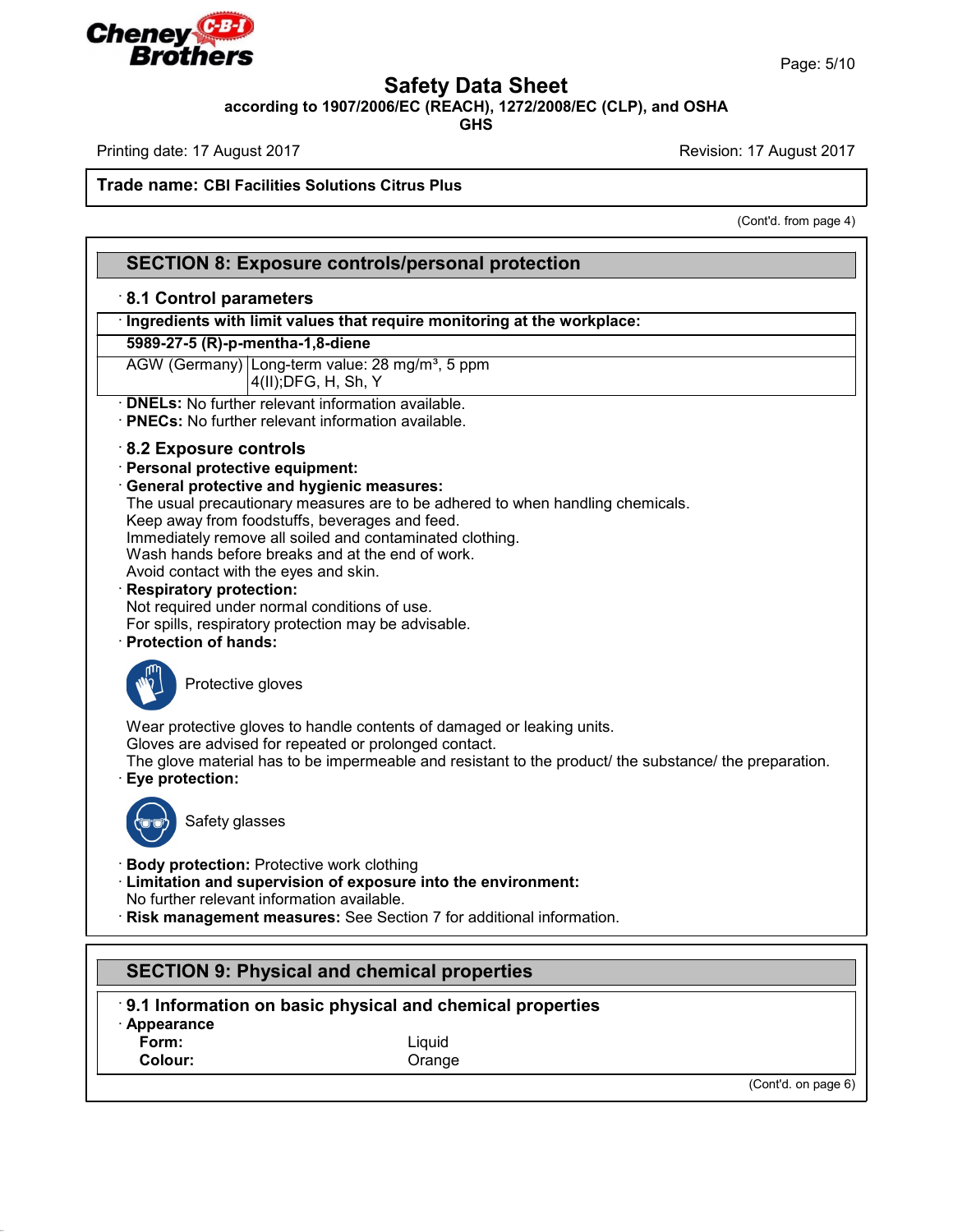

## **Safety Data Sheet**

**according to 1907/2006/EC (REACH), 1272/2008/EC (CLP), and OSHA**

**GHS**

Printing date: 17 August 2017 **Printing date: 17 August 2017** Revision: 17 August 2017

### **Trade name: CBI Facilities Solutions Citrus Plus**

|                                                           | (Cont'd. from page 5)                             |
|-----------------------------------------------------------|---------------------------------------------------|
| Odour:                                                    | Fruit-like                                        |
| <b>Odour threshold:</b>                                   | Not determined.                                   |
| pH-value:                                                 | Alkaline                                          |
| <b>Melting point/freezing point:</b>                      | Not determined.                                   |
| Initial boiling point and boiling range: Not determined.  |                                                   |
| · Flash point:                                            | Not applicable.                                   |
| · Flammability (solid, gas):                              | Not applicable.                                   |
| <b>Auto/Self-ignition temperature:</b>                    | Not determined.                                   |
| <b>Decomposition temperature:</b>                         | Not determined.                                   |
| <b>Explosive properties:</b>                              | Product does not present an explosion hazard.     |
| <b>Explosion limits</b>                                   |                                                   |
| Lower:                                                    | Not determined.                                   |
| Upper:                                                    | Not determined.                                   |
| <b>Oxidising properties</b>                               | Non-oxidising.                                    |
| · Vapour pressure:                                        | Not determined.                                   |
| Density:                                                  | 1,00-1,02 g/cm <sup>3</sup> (8,345-8,512 lbs/gal) |
| <b>Relative density:</b>                                  | Not determined.                                   |
| Vapour density:                                           | Not determined.                                   |
| <b>Evaporation rate:</b>                                  | Not determined.                                   |
| Solubility in / Miscibility with                          |                                                   |
| water:                                                    | Soluble.                                          |
| · Partition coefficient: n-octanol/water: Not determined. |                                                   |
| · Viscosity                                               |                                                   |
| Dynamic:                                                  | Not determined.                                   |
| Kinematic:                                                | Not determined.                                   |
| 9.2 Other information                                     | No further relevant information available.        |

# **SECTION 10: Stability and reactivity**

· **10.1 Reactivity** No further relevant information available.

- · **10.2 Chemical stability**
- · **Thermal decomposition / conditions to be avoided:**

No decomposition if used and stored according to specifications.

- · **10.3 Possibility of hazardous reactions** Reacts with strong acids.
- · **10.4 Conditions to avoid** Avoid acids.
- · **10.5 Incompatible materials** Strong acids.
- · **10.6 Hazardous decomposition products**

Possible in traces:

45.2.2

Carbon monoxide and carbon dioxide

(Cont'd. on page 7)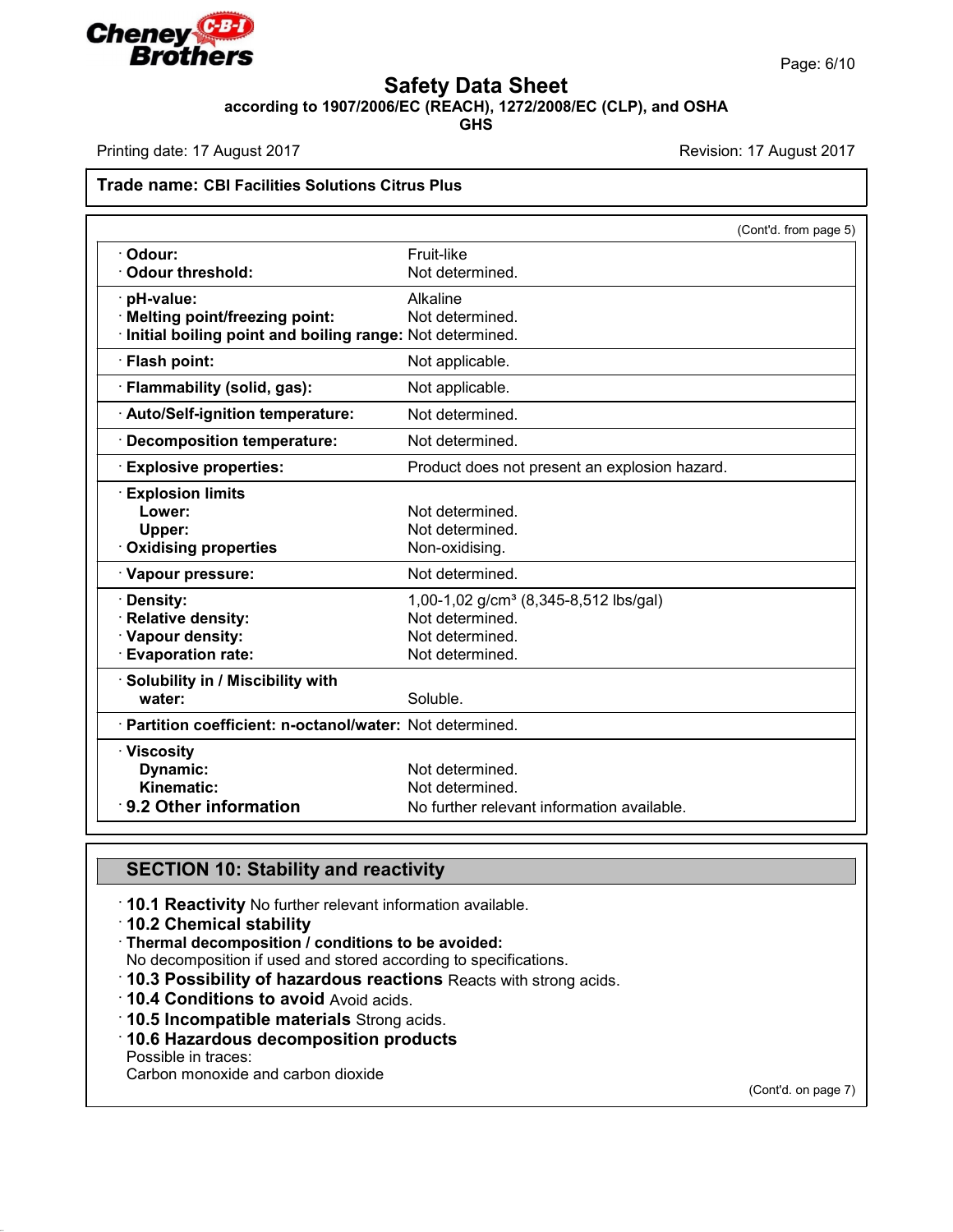

Page: 7/10

## **Safety Data Sheet**

**according to 1907/2006/EC (REACH), 1272/2008/EC (CLP), and OSHA**

**GHS**

Printing date: 17 August 2017 Revision: 17 August 2017

**Trade name: CBI Facilities Solutions Citrus Plus**

Nitrogen oxides (NOx)

(Cont'd. from page 6)

# **SECTION 11: Toxicological information**

## · **11.1 Information on toxicological effects**

· **Acute toxicity:** Based on available data, the classification criteria are not met.

· **LD/LC50 values relevant for classification:**

### **5989-27-5 (R)-p-mentha-1,8-diene**

Oral LD50 4400 mg/kg (rat)

### · **Primary irritant effect**

· **Skin corrosion/irritation:** Based on available data, the classification criteria are not met.

· **Serious eye damage/irritation:** Based on available data, the classification criteria are not met.

### · **Respiratory or skin sensitisation:**

May cause sensitisation by skin contact.

May cause an allergic skin reaction.

#### · **Carcinogenic categories**

· **IARC (International Agency for Research on Cancer):**

None of the ingredients are listed.

### · **NTP (National Toxicology Program):**

None of the ingredients are listed.

### · **OSHA-Ca (Occupational Safety & Health Administration):**

None of the ingredients are listed.

### · **Probable routes of exposure:**

Ingestion.

Inhalation.

Eye contact.

- Skin contact.
- · **Acute effects (acute toxicity, irritation and corrosivity):** From product as supplied: None.
- · **Repeated dose toxicity:** May cause an allergic skin reaction.
- · **Germ cell mutagenicity:** Based on available data, the classification criteria are not met.
- · **Carcinogenicity:** Based on available data, the classification criteria are not met.
- · **Reproductive toxicity:** Based on available data, the classification criteria are not met.
- · **STOT-single exposure:** Based on available data, the classification criteria are not met.
- · **STOT-repeated exposure:** Based on available data, the classification criteria are not met.
- · **Aspiration hazard:** Based on available data, the classification criteria are not met.

# **SECTION 12: Ecological information**

· **12.1 Toxicity**

45.2.2

· **Aquatic toxicity:** Harmful to aquatic life with long lasting effects.

· **12.2 Persistence and degradability** No further relevant information available.

· **12.3 Bioaccumulative potential** No further relevant information available.

(Cont'd. on page 8)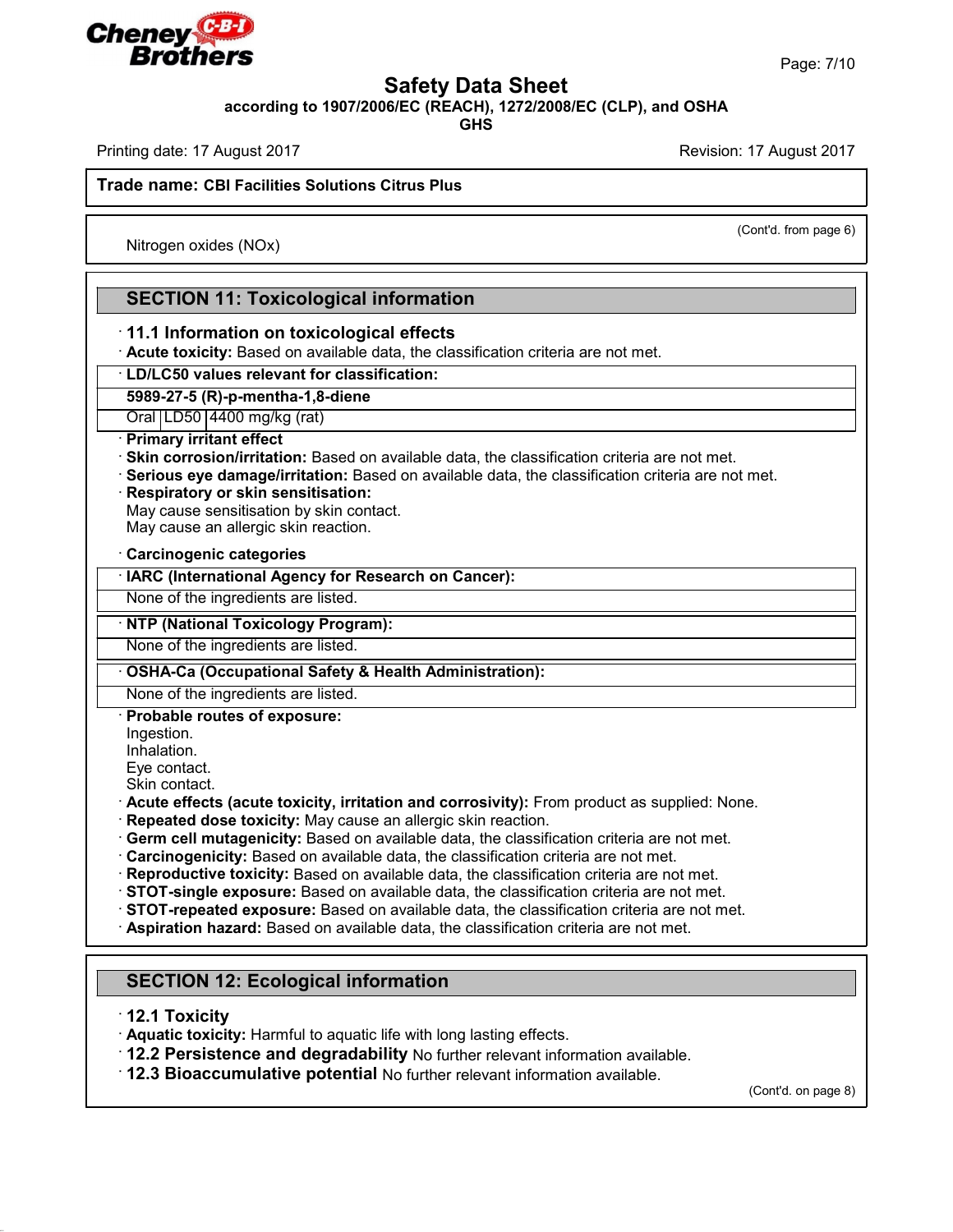

Page: 8/10

# **Safety Data Sheet**

**according to 1907/2006/EC (REACH), 1272/2008/EC (CLP), and OSHA**

**GHS**

Printing date: 17 August 2017 **Revision: 17 August 2017** Revision: 17 August 2017

**Trade name: CBI Facilities Solutions Citrus Plus**

(Cont'd. from page 7)

· **12.4 Mobility in soil** No further relevant information available.

- · **Additional ecological information:**
- · **General notes:**

Do not allow undiluted product or large quantities of it to reach ground water, water course or sewage system.

- · **12.5 Results of PBT and vPvB assessment**
- · **PBT:** Not applicable.
- · **vPvB:** Not applicable.

· **12.6 Other adverse effects** No further relevant information available.

## **SECTION 13: Disposal considerations**

## · **13.1 Waste treatment methods**

### · **Recommendation**

45.2.2

The user of this material has the responsibility to dispose of unused material, residues and containers in compliance with all relevant local, state and federal laws and regulations regarding treatment, storage and disposal for hazardous and nonhazardous wastes.

- · **Uncleaned packaging:**
- · **Recommendation:** Disposal must be made according to official regulations.

· **Recommended cleansing agents:** Water, if necessary together with cleansing agents.

| <b>SECTION 14: Transport information</b>               |                 |  |
|--------------------------------------------------------|-----------------|--|
| $\cdot$ 14.1 UN-Number<br>$\cdot$ DOT, ADR, IMDG, IATA | Not Regulated   |  |
| 14.2 UN proper shipping name<br>· DOT, ADR, IMDG, IATA | Not Regulated   |  |
| 14.3 Transport hazard class(es)                        |                 |  |
| $\cdot$ DOT, ADR, IMDG, IATA<br>· Class                | Not Regulated   |  |
| 14.4 Packing group<br>· DOT, ADR, IMDG, IATA           | Not Regulated   |  |
| 14.5 Environmental hazards:<br>· Marine pollutant:     | No.             |  |
| 14.6 Special precautions for user                      | Not applicable. |  |
| 14.7 Transport in bulk according to Annex II           |                 |  |
| of Marpol and the IBC Code                             | Not applicable. |  |

(Cont'd. on page 9)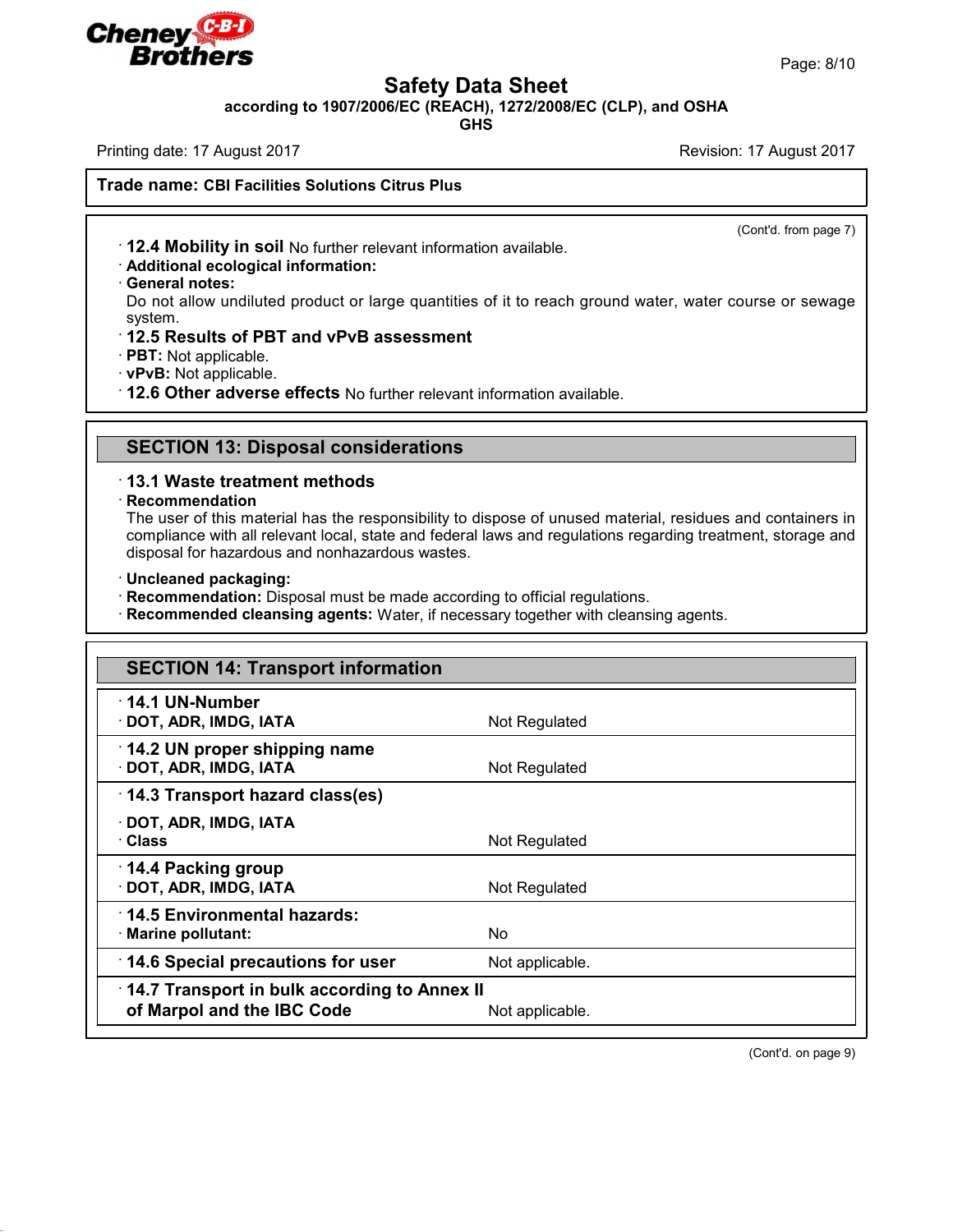

Page: 9/10

# **Safety Data Sheet**

**according to 1907/2006/EC (REACH), 1272/2008/EC (CLP), and OSHA**

**GHS**

Printing date: 17 August 2017 Revision: 17 August 2017

**Trade name: CBI Facilities Solutions Citrus Plus**

(Cont'd. from page 8)

# **SECTION 15: Regulatory information**

# · **15.1 Safety, health and environmental regulations/legislation specific for the substance or mixture**

· **United States (USA)**

· **SARA**

· **Section 355 (extremely hazardous substances):**

None of the ingredients are listed.

· **TSCA (Toxic Substances Control Act):**

All ingredients are listed.

· **Proposition 65 (California):**

· **Chemicals known to cause cancer:**

None of the ingredients are listed.

· **Chemicals known to cause reproductive toxicity for females:**

None of the ingredients are listed.

· **Chemicals known to cause reproductive toxicity for males:**

None of the ingredients are listed.

· **Chemicals known to cause developmental toxicity:**

None of the ingredients are listed.

· **Carcinogenic Categories**

· **EPA (Environmental Protection Agency)**

None of the ingredients are listed.

· **IARC (International Agency for Research on Cancer)**

None of the ingredients are listed.

· **NIOSH-Ca (National Institute for Occupational Safety and Health)**

None of the ingredients are listed.

· **Canadian Domestic Substances List (DSL)**

All ingredients are listed.

· **Other regulations, limitations and prohibitive regulations**

· **Substances of very high concern (SVHC) according to REACH, Article 57**

None of the ingredients are listed.

· **15.2 Chemical safety assessment:** A Chemical Safety Assessment has not been carried out.

# **SECTION 16: Other information**

This information is based on our present knowledge. However, this shall not constitute a guarantee for any specific product features and shall not establish a legally valid contractual relationship.

### · **Relevant phrases**

45.2.2

H226 Flammable liquid and vapour.